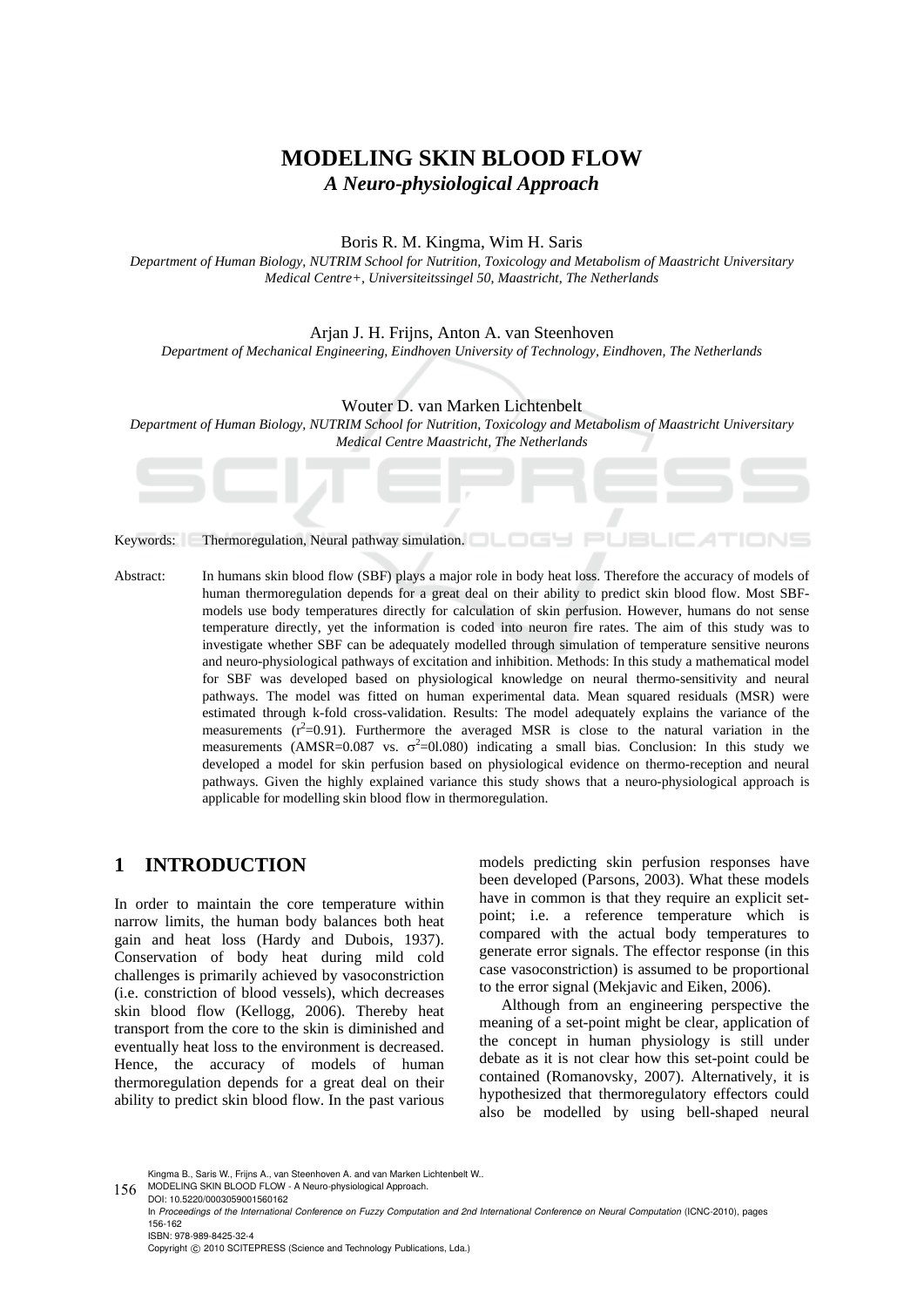activation patterns of thermo-sensitive neurons, and reciprocal cross inhibition (RCI) (Bligh, 2006). An advantage of this approach is that the model structure remains true to current neurophysiologic knowledge on thermoregulation. For instance, the thermoregulatory system does not sense temperature directly, yet the information is coded into neuron fire rates (Nakamura and Morrison, 2008a). Hence skin blood flow is modelled from first principles instead of simple regression.

In this study a mathematical model for skin blood flow during cold exposure was developed based on physiological data on neural thermosensitivity and neural pathways. The aim of this study was to investigate whether skin blood flow can be adequately modelled through simulation of thermo-sensitive neurons and neuro-physiological pathways of excitation and inhibition.

### **2 METHODS**

IENCE **AND**  $T \in \mathcal{C}$ **HN** The model for the central control of skin blood flow was based on thermal reception and neural pathways that were mostly established by in vivo animal experiments. To underline the importance of modelling physiological responses from first principles we first address the physiological mechanisms, thereafter a mathematical translation is described.

### **2.1 Physiology of Vasoconstriction**

Physiological experimental evidence indicates that skin blood flow is regulated by both reflex (neural) and local mechanisms (Kellogg, 2006). Neural control of vasoconstriction is mediated by the sympathetic nervous system. Under thermoneutral conditions blood vessels are under a baseline sympathetic vasoconstrictor tone. During a cold challenge an increase in sympathetic vasoconstrictor tone causes blood vessels to constrict (Savage and Brengelmann, 1996).

The ability of the body to react to a cold challenge is determined by thermal reception, neural integration of thermal information and vessel responsiveness to the increased vasoconstrictor tone.

#### **2.1.1 Thermal Reception**

Thermal reception is mediated through temperature sensitive neurons. The steady state fire rate vs. temperature has a characteristic bell-shaped form.

In addition to steady state fire rates, temperature

dynamics influence the neuron fire rate such that cold sensitive neurons will fire more often (also referred to as bursts) during cooling than during warming in the same temperature range (Zotterman, 1953, Mekjavic and Eiken, 2006). Likewise a warmsensitive neuron will fire more often when heated rather than cooled. Although there is spatial variation in the actual fire rate of neurons, the general response of individual temperature sensitive neurons has been accepted widely.



Figure 1: Figure after Zotterman (Zotterman, 1953), steady-state fire rate of cold sensitive neuron (open circle) and warm-sensitive neuron (closed circle).

#### **2.1.2 Neural Integration**

The specific integration of neural information through neural pathways is still enigmatic. However Nakamura and Morrison recently identified neural control of cold defensive responses to skin cooling in the rat (Nakamura and Morrison, 2008b, Nakamura and Morrison, 2008a). For the mathematical model we used their description of sensory pathways, effector pathways and related neuronal circuits (see Figure 1). Nakamura and Morrison showed that in a neutral situation, when there is virtually no cool input from the skin, cold defence pathways are inhibited by warm sensitive neurons in the hypothalamus. Hence, no vasoconstriction occurs. However, during environmental cooling, cold sensitive neurons at the skin are excited and increase their fire rate. Information of individual neurons is combined in neurons of the spinal cord where it is transmitted to the hypothalamus. There the warm sensitive neurons in the hypothalamus are inhibited, which leads to the increase of sympathetic adrenergic tone and ultimately vasoconstriction.

#### **2.2 Modelling of Vasoconstriction**

The description of thermal reception and neural integration was schematized in a diagram (See Figure 2).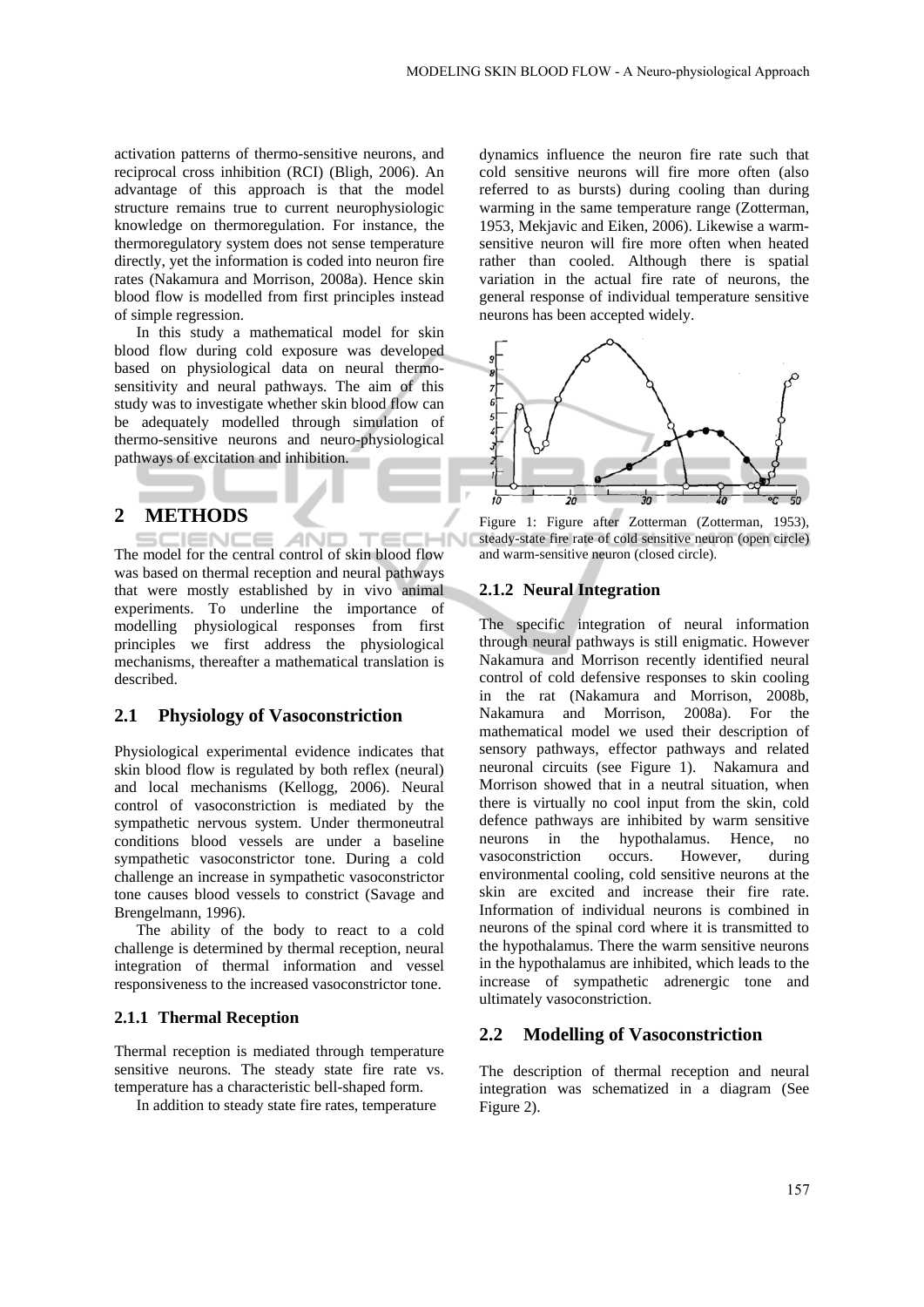In the left part of the figure local skin temperatures are transduced into neural coded information by cold and warm sensitive neurons. In the spinal cord section information from individual neurons is combined and transmitted to the hypothalamus. Warm sensitive neurons in the hypothalamus transduce core temperature and are inhibited by cold sensitive neurons from the periphery, whereas peripheral warm sensitive neurons perform an excitatory role. Control neurons responsible for cold defence pathways are inhibited by the warm sensitive neurons in the hypothalamus.



Figure 2: Schematic of neuronal model for control of skin blood flow. + and – denote excitatory or inhibitory pathways;  $\beta$ *l* denotes the averaged combined effect of other inputs than thermoreception on skin blood flow;  $\beta$ 2 and  $\beta$ <sup>3</sup> denote weighing of the inhibition of the cold defense pathway by warm sensitive neurons in the hypothalamus.

#### **2.2.1 Thermal Reception**

The neural input for the model is based on activation patterns of thermo-sensitive neurons on the skin and in the core region of the body. Simulation of both the static and dynamic components of thermosensitive neurons is based on the approach of Mekjavic and Morrison (Mekjavic and Morrison, 1985). In their study they performed a polynomial fit of the static fire rate of temperature sensitive neurons. However, a typographical error seems to have slipped in their table of coefficients. Here we corrected the coefficients of the  $2<sup>nd</sup>$  order of the polynomial for warm receptors as  $0.7707699 \times 10^{3}$ and the coefficient of the  $6<sup>th</sup>$  order of the polynomial for cold receptors as  $-0.26343323 \times 10^0$ , see Table 1 for the used coefficients.

Equations 1 to 3 describe the simulation of the neuron fire rate (adjusted from Mekjavic, 1985):

$$
C_{i,t} = \frac{1}{\Delta t} \sum_{j=0}^{j=\Delta t-1} F_1 + \left( A_0 \left( 1 - e^{-j/x} \right) + P \times A \left( e^{-j/x} - e^{-j/x} \right) \right) \tag{1}
$$

Here  $C_{i,t}$  is the neural response at location *i* and time *t* (C for cold sensitive neurons, W for warm sensitive neurons);  $\Delta t$  is the time interval (60 sec);  $F_1$ is the static neuron fire rate at  $t=t-1$ .  $A_0$  and A are static gain factors that depend on the difference static fire rates between two moments in time.

$$
A_0 = F_2 - F_1
$$
  
\n
$$
A = 5.0 \cdot F_1 \cdot |A_0|
$$
 (2)

Table 1: Coefficients for the  $10<sup>th</sup>$  order polynomial function of static neuron fire rate as given in Mekjavic and Morrison (1985). Coefficients in bold are corrected values.



Figure 3: Example of simulated neuron response using Equation 1. The peak indicates an excitatory response, after which the fire rate returns to its static level. The dynamic component is larger for larger variations in temperature. The average fire rate during 1 minute was used as the input fire rate for the model.

 $K=5.5$ ,  $K<sub>i</sub>=3.3$  and  $K<sub>e</sub>=5.5$  are static, inhibitory and excitatory gain factors respectively. *P* is a sign operator indicating an inhibitory or excitatory res ponse. When cold sensitive neurons are heated *P* is negative, when the same neurons are cooled *P* is positive; vice versa for warm sensitive neurons. See Figure 3 for an example of neuron simulation.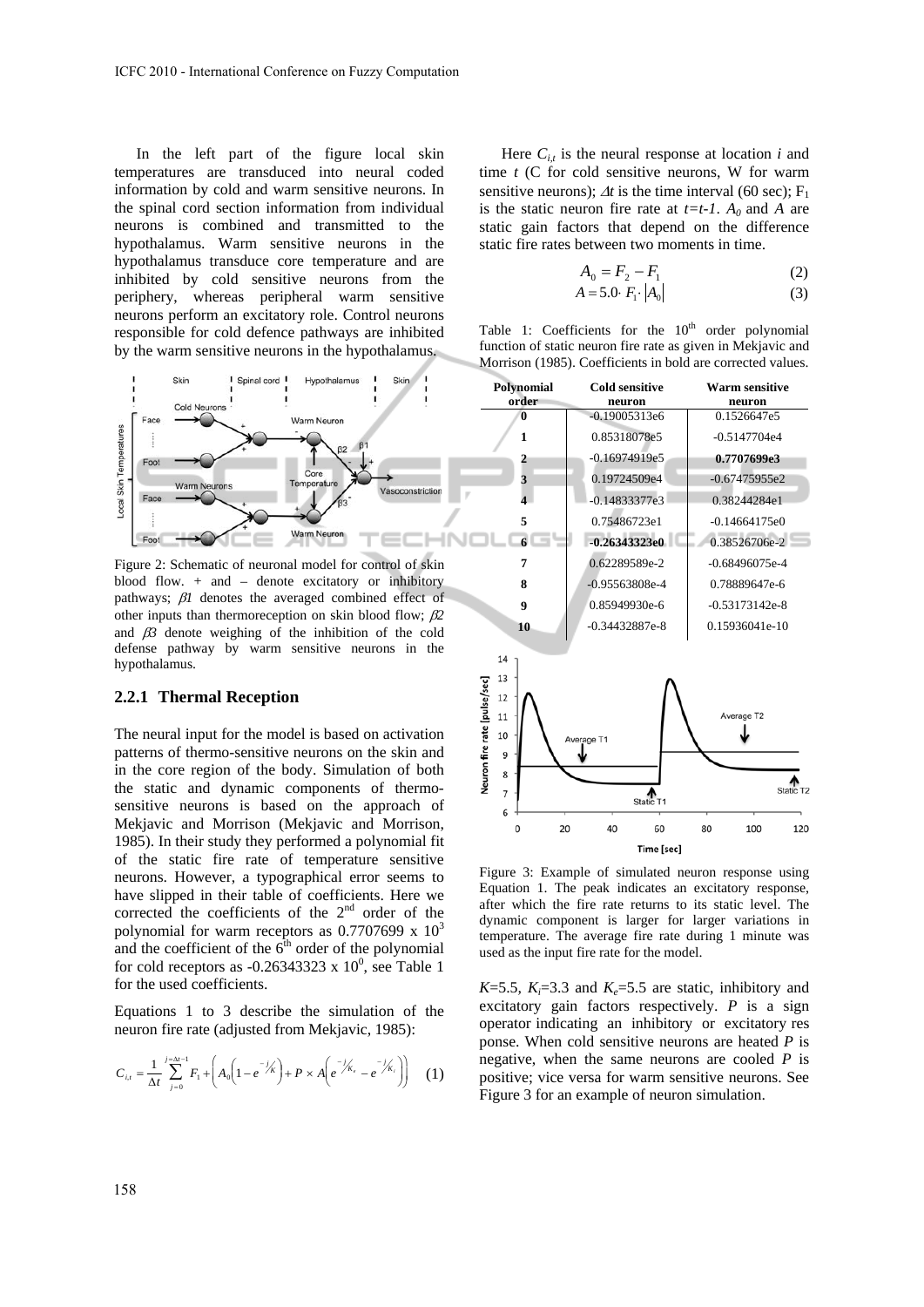#### **2.2.2 Neural Integration**

As can be seen in Figure 2, neural information from skin sites was integrated at the spinal neurons. From then on, neuron response was considered as a neural drive. The resulting neural drive (*N*) from cold (*C*) and warm (*W*) sensitive neurons was defined as the average fire rate over all locations.

$$
N_{Skin, Cold} = \frac{\sum C_{i,t}}{n_{loc}}
$$
\n
$$
N_{Skin, Warm} = \frac{\sum W_{i,t}}{n_{loc}}
$$
\n(5)

It should be pointed out that due to the non-linear characteristics of neuron fire rates, as a function of temperature and temperature history, the mean skin temperature was not used to calculate the neural drive. For example, given two temperatures T<sub>1</sub>=25<sup>o</sup>C and T<sub>2</sub>=35<sup>o</sup>C, due to the bell-shaped form of the static neuron fire rate, the neuron fire rate of the averaged temperature  $(30^{\circ}C)$  is not equal to the averaged neuron fire rates at  $T_1$  and  $T_2$ .

The hypothalamic neural drive was calculated as the neural response to core temperature. The response of neurons in the body core is shifted by 2C (Mekjavic and Morrison, 1985). Inhibition of core neural drive by peripheral cold neurons was calculated by subtraction of cold peripheral neural drive from the core neural drive. Likewise, excitation of core neural drive by peripheral warm neurons was simulated by addition of warm peripheral neural drive on the core neural drive.

$$
H_{cold} = N_{Core, Warm} - N_{skin, Cold} \tag{6}
$$

$$
H_{warm} = N_{Core, Warm} + N_{Skin, Warm}
$$
 (7)

Here *H* denotes the net hypothalamic neural drive of either warm or cold pathway and *N* denotes the neural drive of neurons given their position and type.

Weighting factors for the neural drive on cold sensitive neurons  $(\beta 2 \text{ and } \beta 3 \text{ in Figure 2})$  were estimated by least squares regression using the following model:

$$
y = \beta_1 - \beta_2 H_{cold} - \beta_3 H_{warm}
$$
 (8)

Here *y* denotes the perfusion response. The constant  $\beta$ *l* can be interpreted as the averaged combined effect of other factors on skin blood flow.

#### **2.3 Validation**

The model is validated by k-fold cross validation. This method maximizes the available data by fitting the model on the average response of *n-1* subjects and calculating the mean squared residuals (MSR) on the remaining subject.

$$
MSR = \sum \frac{(y_t - f(x_t))^2}{n}
$$
 (9)

Where  $y_t$  is the measured perfusion at time point  $t, f(x_t)$  is the model prediction at *t* and *n* is the number of measurement points in one recording. The MSR provides a measure of the quality of the model prediction, irrespective of the length of measurement. This process is iterated  $k$  times  $(k=n)$ where each fold the model is fitted and tested on a unique subset. Hence *k*-fold cross validation provides a measure of the ability of the model to predict the vasoconstriction response over individuals whilst maintaining the experimental conditions constant. The average MSR over *k* iterations is used as general measure of the capability of the model to predict perfusion.

### **2.4 Experimental Protocol**

Eight young adult males (18 to 28 yrs) were included (characteristics in Table 2). All subjects were healthy, non-obese and not taking medications. Subjects were in fastened state and refrained from caffeinated or alcoholic beverages in the morning prior to the test. The medical ethical committee of Maastricht University Medical Centre+ approved the study. Each subject gave verbal and written informed consent prior to participation in the study. All procedures conformed the standards of the Declaration of Helsinki.

Table 2: Subject characteristics.

| Variable               | $Mean \pm SE$    |
|------------------------|------------------|
| Age, yr                | $23.63 \pm 1.05$ |
| Height, m              | $1.81 \pm 0.02$  |
| Mass, kg               | $69.05 \pm 3.49$ |
| BMI, $kg/m^2$          | $21.07 \pm 1.07$ |
| Mean BP, mmHg          | $85.00 \pm 1.98$ |
| Whole body fat, %      | $15.93 \pm 1.60$ |
| Leisure Activity Level | $3.34 \pm 0.19$  |

#### **2.4.1 Protocol**

Subjects arrived at the laboratory at 9:00 a.m. Skin temperature was measured in 1-minute intervals by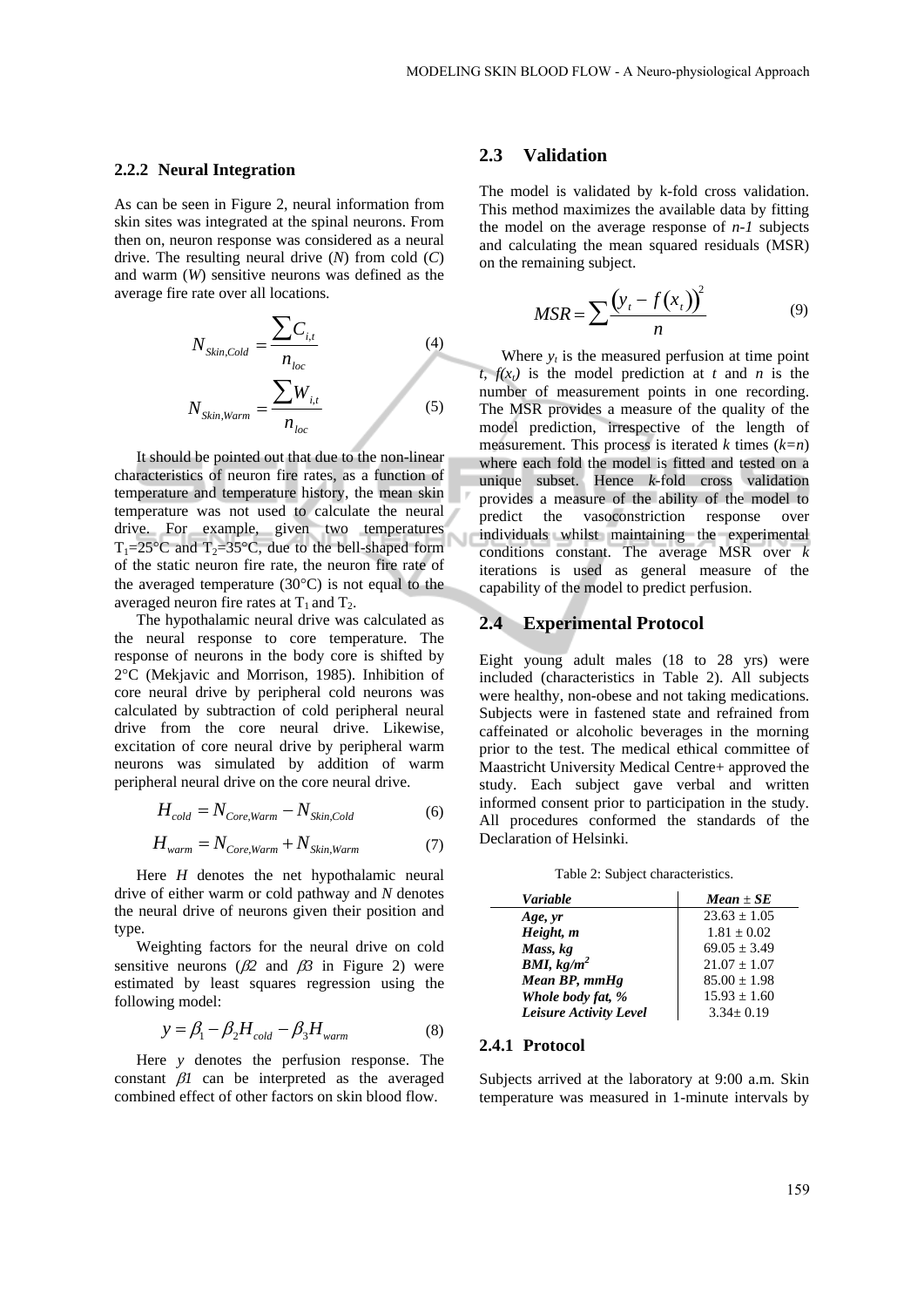i-buttons (type DS1921H; Maxim/Dallas Semiconductor Corp., USA) at the 14 positions of the ISO standard for mean skin temperature (Parsons, 2003, van Marken Lichtenbelt et al., 2006). Core temperature was measured in 1-minute intervals using a telemetric pill (Coretemp,USA). Whole body skin temperature was controlled by a water perfused suit (DTI, TUBEsuit) in combination with a water temperature control unit (Blanketrol II, Cincinnati Sub-Zero). Skin perfusion was sampled at 8Hz using laser-Doppler flowmetry (Perimed, PF 5000, Sweden) at the ventral side of the hand between the base and metacarpal of the thumb. Custom made Peltier elements in the casing of the probe allowed for local temperature control. Whole body fat percentage was measured using Dual X-ray absorptiometry. Leisure activity level was indexed by a Baecke questionnaire. Subjects were in supine position and were able to watch TV. Room air temperature was kept at  $24^{\circ}$ C. A small draft in the room was allowed to assure sufficient ventilation. Before starting the measurements subjects maintained in supine position for 1 hr to become accustomed to the environment. During this period the temperature of the water suit was maintained at 33.5C. Measurements were divided in a 15-minute baseline period where the water temperature of the suit was kept at  $33.5^{\circ}$ C followed by 15-minutes of whole body cooling where the temperature control unit was set to  $10^{\circ}$ C. Short term cooling was preferred to minimalize the influence of other factors than acute sympathetic activation of the nervous system on vasoconstriction (Johnson, 2007). To avoid interference from local skin perfusion regulation, local skin was clamped at 33°C throughout the entire experiment (Kingma et al., 2010).

### **2.5 Data Handling**

Data handling and model development was performed using Matlab R2007a, figures were created with Microsoft Excel 2008 for Mac; statistical tests on subject characteristics were performed with SPSS16.0 for Mac. Perfusion data was resampled to 1-minute intervals using a (lowpass) FIR filter and normalized over the baseline period. Temperature data were sampled on a minute base. Peripheral warm and cold neuron fire rates were simulated in 1-minute intervals for each measured location and sequentially averaged over subjects.

## **3 RESULTS**

Estimated coefficients, regression statistics and kfold cross validation results of the neural model are presented in Table 3.

Table 3: Estimated model coefficients,  $\beta$ 1: model constant;  $\beta$ 2: integrated pathway of peripheral cold neurons and hypothalamic warm neurons;  $\beta$ 3: integrated pathway of peripheral warm neurons and hypothalamic warm neurons. Regression statistics: p-value,  $r^2$  and averaged mean squared residuals (MSR).



Neural model regression analysis yielded significant fits on the measured data. Given the high  $r^2$ -values the majority of the measured variance could be explained by the model (Table 3). Furthermore the averaged MSR of the k-fold cross validation is close to the time-averaged variance in the measurements, indicating that there is a small bias in the model prediction.

Perfusion measurements and the model prediction are shown in Figure 4. After t=15 subjects were cooled and vasoconstriction is observed immediately. After 10 minutes of cooling perfusion reached a nadir. The fitted line through the data points represents the prediction of the neural model.



Figure 4: Measured and fitted perfusion response. After 15 minutes whole body cooling was performed. Error bars represent SEM.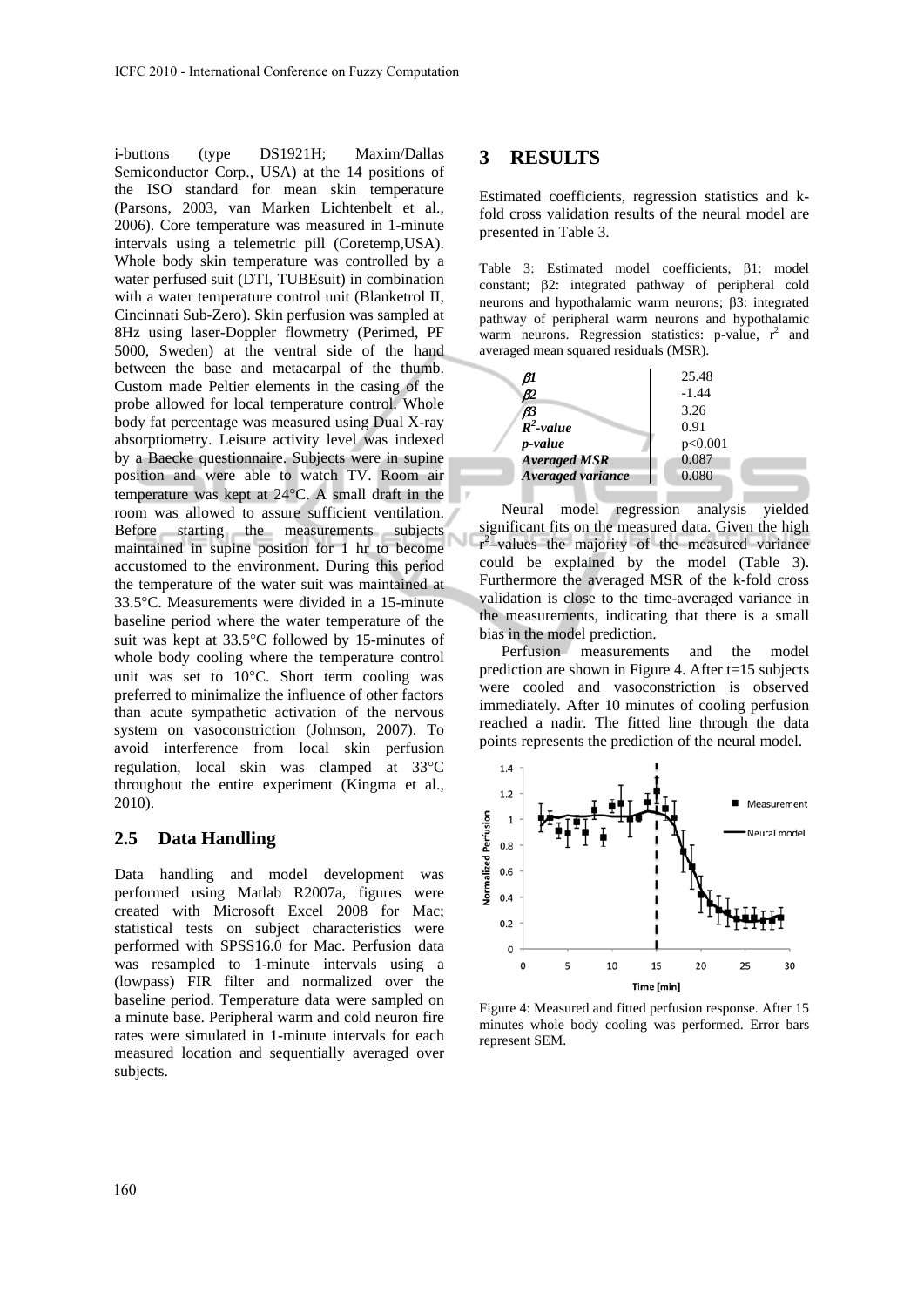### **4 DISCUSSION**

In this study a model for skin blood flow during cold exposure was developed based on neurophysiological concepts. Simulation of thermoreception through warm and cold sensitive neurons was adapted from work by Mekjavic and Morrison (Mekjavic and Morrison, 1985). Pathways of neural integration were based on animal experiments by Nakamura and Morrison (Nakamura and Morrison, 2008a, Nakamura and Morrison, 2008b). Neural drives that were calculated by the model were fitted to human experimental data on hand skin perfusion. Given the high value of explained variance, the model predicts vascular responses to a mild thermal cold stimulus adequately. Furthermore, the averaged MSR values are close to the variance of the measurements. Therefore, this study shows that an explicit declaration of a set point is not necessary for modelling skin perfusion during short term cooling.

## **4.1 Limitations**

The neuron response and neural afferent pathways are established in small mammals and projected on human response. Therefore, the modeled pathways might deviate from the actual pathways in humans. However, as long as no detailed human studies on neural pathways and integration are available we have to rely on these elaborate animal studies.

In general the thermoregulatory response is subject to both thermal factors and non-thermal factors like exercise or pathologies like motionsickness and fever (Mekjavic and Eiken, 2006). The experimental set-up was developed to minimize the influence of other factors than central sympathetic regulation on vasomotor response. Also, other factors such as humoral effects, or local regulation  $(Q_{10}$ -effect) are now neglected, but are known to affect vasoconstriction. Therefore no conclusion can be made on the relative influence of factors that work either before or after the reciprocal crossinhibition.

The authors acknowledge that the current model coefficients were not validated against data sets with different experimental conditions. Therefore it is not possible to conclude that the coefficients hold for other types of thermal challenges.

In this study we did not incorporate the effect of differences in spatial thermo-sensitivity. With a greater dataset it might be possible to assign weights to the individual branches of thermo-sensitive input (face, hand, chest, etc.). It is however not possible to use data of published studies, because usually mean

skin temperatures are presented. Our model instead requires local skin temperature data.

### **5 CONCLUSIONS**

In summary, this study presents a mathematical model for skin blood flow during cold exposure based on thermo-sensitive neurons and neurophysiological pathways. The model was fitted to experimental data where young adult males were exposed to a short mild cold exposure. The model explained over 90% of the variance in the measurements  $(r^2=0.91)$ . Hence, although further research is warranted, the results of this model based on first principles of neuro-physiological control of skin blood flow are promising.

## **ACKNOWLEDGEMENTS**

TECHN( This study was sponsored by Senter Novem, The Netherlands.

## **REFERENCES**

- Bligh, J. (2006) A Theoretical Consideration Of The Means Whereby The Mammalian Core Temperature Is Defended At A Null Zone. *J Appl Physiol,* 100**,** 1332- 7.
- Hardy, J. D. & Dubois, E. F. (1937) Regulation Of Heat Loss From The Human Body. *Proc Natl Acad Sci U S A,* 23**,** 624-31.
- Johnson, J. M. (2007) Mechanisms Of Vasoconstriction With Direct Skin Cooling In Humans. *Am J Physiol Heart Circ Physiol,* 292**,** H1690-1.
- Kellogg, D. L., Jr. (2006) In Vivo Mechanisms Of Cutaneous Vasodilation And Vasoconstriction In Humans During Thermoregulatory Challenges. *J Appl Physiol,* 100**,** 1709-18.
- Kingma, B. R., Frijns, A. J., Saris, W. H., Van Steenhoven, A. A. & Van Marken Lichtenbelt, W. D. (2010) Cold-Induced Vasoconstriction At Forearm And Hand Skin Sites: The Effect Of Age. *Eur J Appl Physiol,* 109**,** 915-21.
- Mekjavic, I. B. & Eiken, O. (2006) Contribution Of Thermal And Nonthermal Factors To The Regulation Of Body Temperature In Humans. *J Appl Physiol,* 100**,** 2065-72.
- Mekjavic, I. B. & Morrison, J. B. (1985) A Model Of Shivering Thermogenesis Based On The Neurophysiology Of Thermoreception. *Ieee Trans Biomed Eng,* 32**,** 407-17.
- Nakamura, K. & Morrison, S. F. (2008a) A Thermosensory Pathway That Controls Body Tempe-